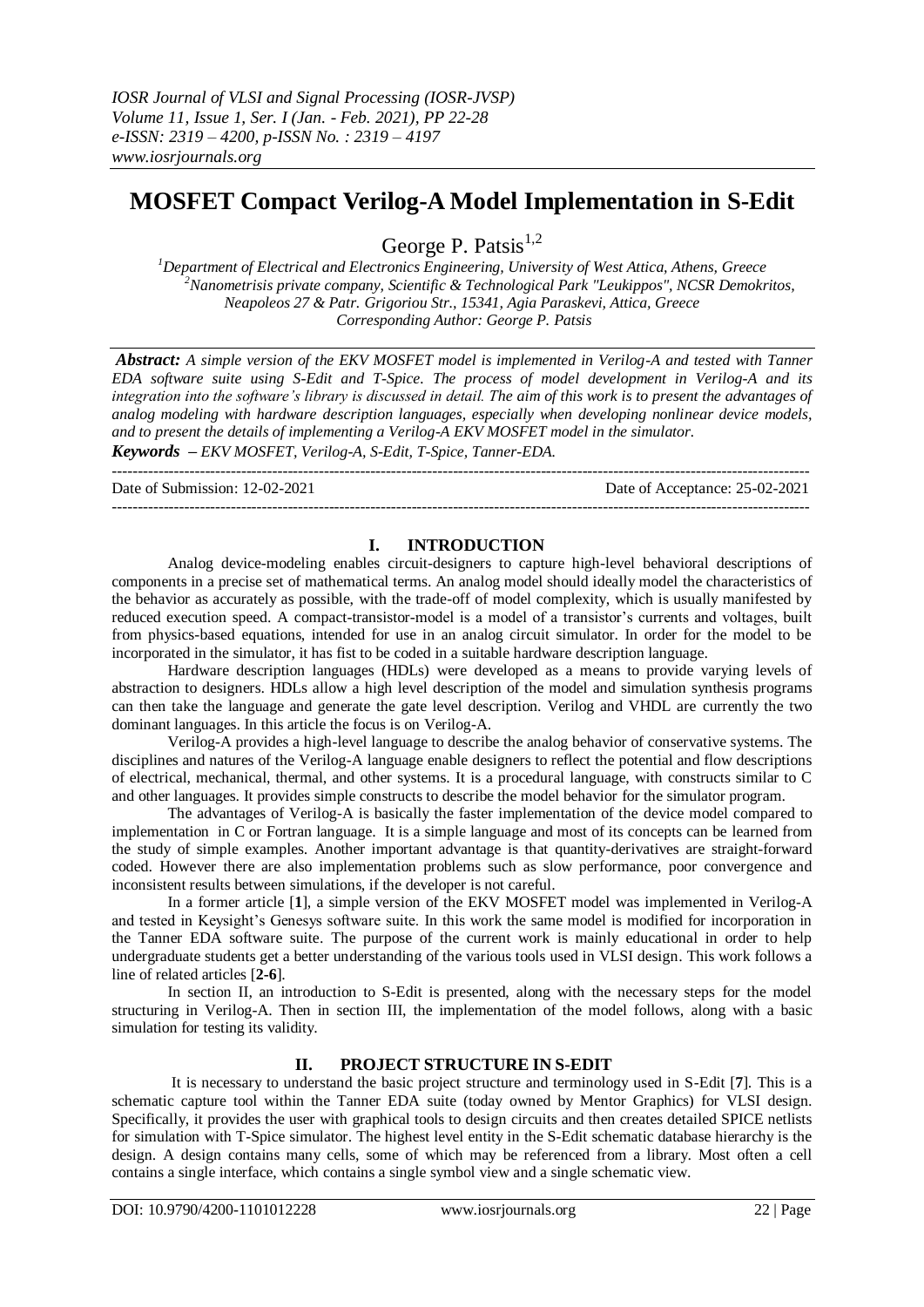A view is simply a component of a cell definition. Each view provides a different way of depicting a cell. S-Edit view types are symbols, schematic, and interface. Since T-Spice can run Verilog-A and Verilog-AMS, simulating a schematic with sub-cells that have either a Verilog-A or AMS description will simulate the Verilog code; so S-Edit has SPICE, Verilog-A, and Verilog-AMS views. Verilog-A is the analog-only subset to Verilog-AMS. It is intended to allow users of SPICE class simulators create device and system models for their simulations.

Verilog-A and Verilog-AMS files have different file extension when the cell is netlisted. Verilog-AMS views are written as **\*.vams** files and Verilog-A views are written as **\*.va** files. Verilog view types are written as **\*.v** files. Verilog should be used for digital RTL and structural Verilog (netlists). Verilog-A should be used for Verilog-A code. Finally, Verilog-AMS should be used for code that mixes Verilog-A and Verilog constructs in the same cell.

One way to proceed with the creation of a design is to create a circuit schematic, then an instance of the circuit and finally a symbol for the circuit. A schematic for a component is made by placing a number of symbols on the schematic page and then connecting the symbols together with wires at specific connection points. A set of connection points connected together is called a net. A symbol of the new schematic can then be made and then be use in other schematics, thus allowing for the construction of hierarchical designs.

Instances in a cell are references to other cells. These cells might be common library cells such as basic circuit elements or larger, custom-designed cells. Instances are dynamically linked to their source cell so that any change you make to a source cell is reflected in each higher-level instance of that cell. Any option, set in the originating cell will be the default for all of its instances. However, you can override this setting in any of the instances, and the change will affect that instance only.

It is also possible to start the process of schematic capture with the creation of device symbols. These, are a pictorial representation of an electrical component together with a definition of the electrical connections that can be made to that component with other components from libraries or also other newly-created components. Symbols may also contain properties (parameters) that define the electrical characteristics of the component. In many design situations, a library of symbols already exists, usually of basic standardized components which a designer can use to create their schematic. In S-Edit this can be done through the **Cell**  New View **→** Symbol View Type as is seen in Fig. 1. Then a schematic window opens up where the user can draw the symbol for the new component, and place input-output ports on it in order to make connections with other circuit elements. (See **Fig. 2** in section III). If a symbol is created for a corresponding Verilog-A description (code within a file), then the ports are automatically placed on the symbol schematic along with the parameters of the code, as symbol-properties (see **Fig. 2** in section III).

| S-Edit v16.0                       |                  |                 |                   |                                  |               |       |  |              |      |  |  |
|------------------------------------|------------------|-----------------|-------------------|----------------------------------|---------------|-------|--|--------------|------|--|--|
|                                    | File             | Edit            | View              | Draw                             | Cell          | Setup |  | Tools Window | Help |  |  |
|                                    |                  |                 |                   |                                  |               |       |  |              |      |  |  |
|                                    |                  | <b>New View</b> |                   |                                  |               |       |  |              | ×    |  |  |
|                                    | Design:<br>Cell: |                 |                   |                                  | 004 EKV Model |       |  | <b>OK</b>    |      |  |  |
|                                    |                  |                 |                   | <b>MN</b>                        |               |       |  | Cancel       |      |  |  |
|                                    | View type:       |                 | symbol            |                                  |               |       |  |              |      |  |  |
| Interface name:                    |                  |                 |                   | symbol<br>schematic<br>interface |               |       |  |              |      |  |  |
| View name:                         |                  |                 | spice<br>veriloga |                                  |               |       |  |              |      |  |  |
| Disable name va <sub>verilon</sub> |                  |                 |                   | verilogams                       |               |       |  |              |      |  |  |

**Figure 1.** Creation of a new symbol for a electronic component not already present in a library.

### **III. VERILOG-A CODING OF THE MODEL**

The simple version of the EKV model described in [**1, 8-12**] is implemented here in Verilog-A, and incorporated in S-Edit as a veriloga-view (saved in the project directory in a text-file named **MN.va**). The code begins with the calling of several header files. Specifically the "disciplines.vams", the "constants.vams", and the "compact.vams" files (**Listing 1**). These files contain definition of quantities that are useful in the following code. For example "constants.vams" contains Verilog-A definition of mathematical and physical constants. The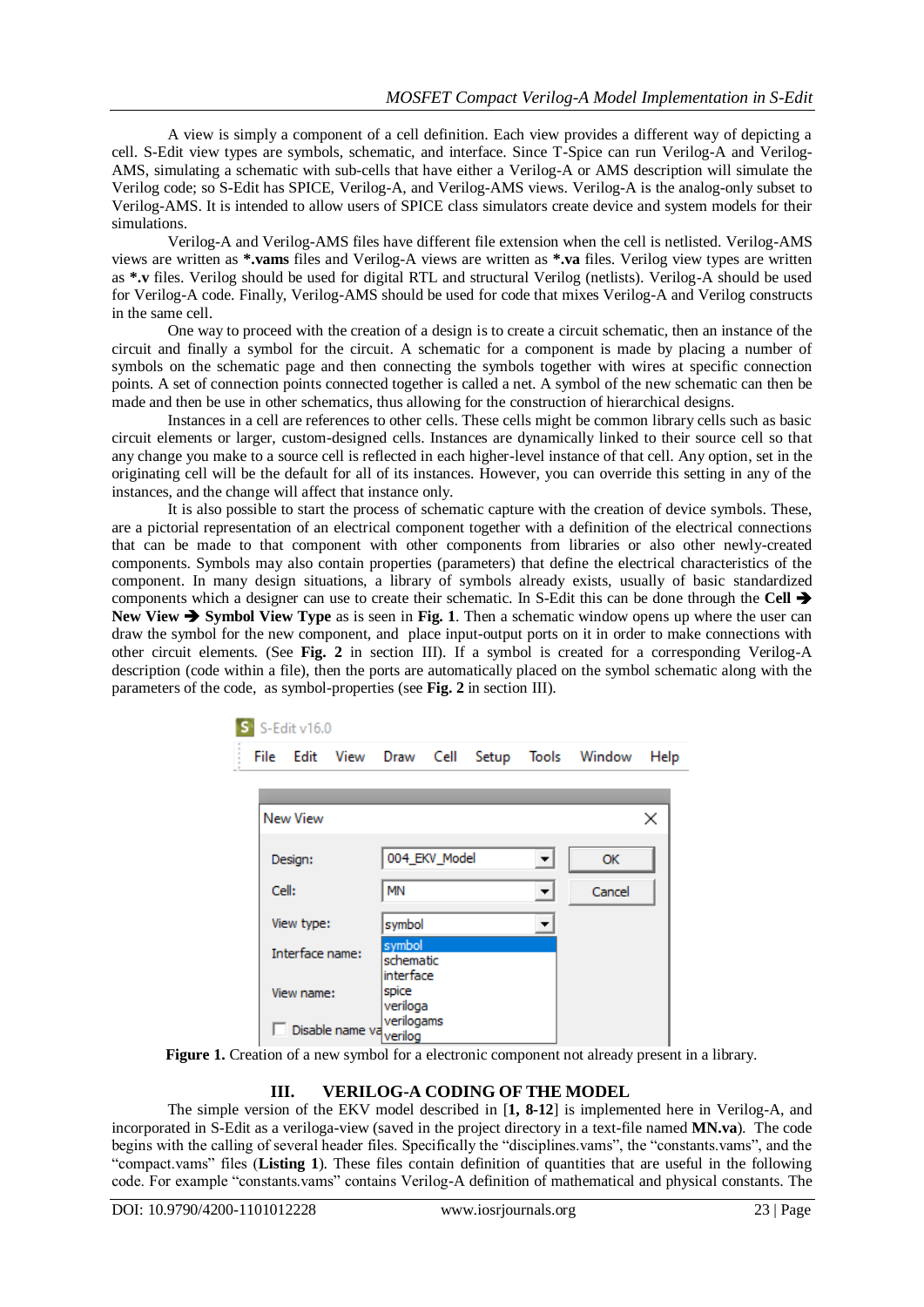"disciplines.vams" contains Verilog-A definition of natures and disciplines. Finally, the "compact.vams" file contains various useful, common macro definition and utilities. Using these header files it is easier to develop the code for the MOSFET.

The body of the code should begin with a module definition with the name of the device and the terminal names, specifying the input-output nodes and the nature (electrical in this case) of these nodes (d, g, s, b). Any other intrinsic node not seen on the outside world is also defined here (di, gi, si, bi). Several parameters, characteristic of the model, should be defined with the "parameter" keyword, while any other variable used for holding intermediate calculations and data should be defined with an appropriate data type, e.g. as real variable. All the quantities used in the model equations are normalized depending on their nature. This way simpler equations occur, which are easier to handle computationally.

In S-Edit environment, select **Cell>New View** and create a veriloga view, a symbol view and an interface view under the cell name: e.g., **MN**. The code of veriloga view is seen in **Listing 1**. The corresponding symbol and interface view are seen in **Fig. 2** and **Fig. 3** respectively. For the details of the model's physics refer to [**1**].

Listing 1. Verilog-A code of the veriloga-view of the cell MN (nMOS transistor).

```
// Module contents
 `include "disciplines.vams" 
`include "constants.vams"
`include "compact.vams"<br>
`define MY_P_ESI 1
            MY P ESI 11.7*`P EPS0
module MN(d,g,s,b);
inout d,g,s,b;
electrical d , g , s , b ; //input-output nodes
electrical di,gi,si,bi; //intrinsic nodes
parameter integer SIGN=1.0 from [-1:1] exclude 0;
parameter real W=1e-5 from [0:inf];<br>parameter real L=1e-5 from [0:inf];
.<br>parameter real
parameter real VTO=0.5 from [0:inf];<br>parameter real PHI=0.9 from [0:inf];
parameter real PHI=0.9
parameter real GAMMA=0.9 from [0:inf];<br>parameter real KP=100e-6 from [0:inf];
parameter real KP=100e-6<br>parameter real C0X=11.50eCOX=11.50e-3 from [0:inf];parameter real UCRIT=3.8e6 from [0:inf];
parameter real XJ=50.00e-9 from [0:inf];
parameter real IBA=0.0 from [0:inf];<br>parameter real IBB=300e6 from [0:inf];
parameter real IBB=300e6 from [0:inf];<br>parameter real IBB=300e6 from [0:inf];<br>parameter real IBN=1.0 from [0:inf]:
parameter real
parameter real RL=1.0e-6 from [0:inf];
parameter real  CGXO=1.0e-4  from [0:inf];
real VC,VDSS, VD,VG,VS,VG_PRIME,VP,n,BETA,Ispec,vps,vpd;
real qr,qf,z0,zk,yk,if_,ir,IDS,xf,xr;
1/\sigma sreal Q0,QS,QD,QI,QG,QB,nq,dqd,dqs,dqb,dqg;
//IDB
real LC,V_IB,IDB;
analog 
begin
//extrinsic part
I(d, di) <+ (W/RL) *V(d, di);I(s,si) \leftarrow (W/RL) * V(s,si);
V(g, gi) \leq 0; //zero resistance<br>V(b, bi) \leq 0; //zero resistance
                    //zero resistance
I(d,g) \leq + (CGXO^*W) * ddt(V(d,g));I(s,a) < \left( \frac{CGXO*W}{ddt} \right) \left( \frac{V(s,a)}{s} \right);
//intrinsic part
VD = SIGN*V(\overline{di},\overline{bi});VG = SIGN*V(qi,bi);VS = SIGN*V(si,bi);
//CALCULATE PINCH-OFF VOLTAGE VP
VG PRIME = VG - VTO + PHI +GAMMA*sqrt(PHI);
VP = VG PRIME - PHI - GAMMA*(sqrt(VG_PRIME+GAMMA*GAMMA/4)-GAMMA/2);
```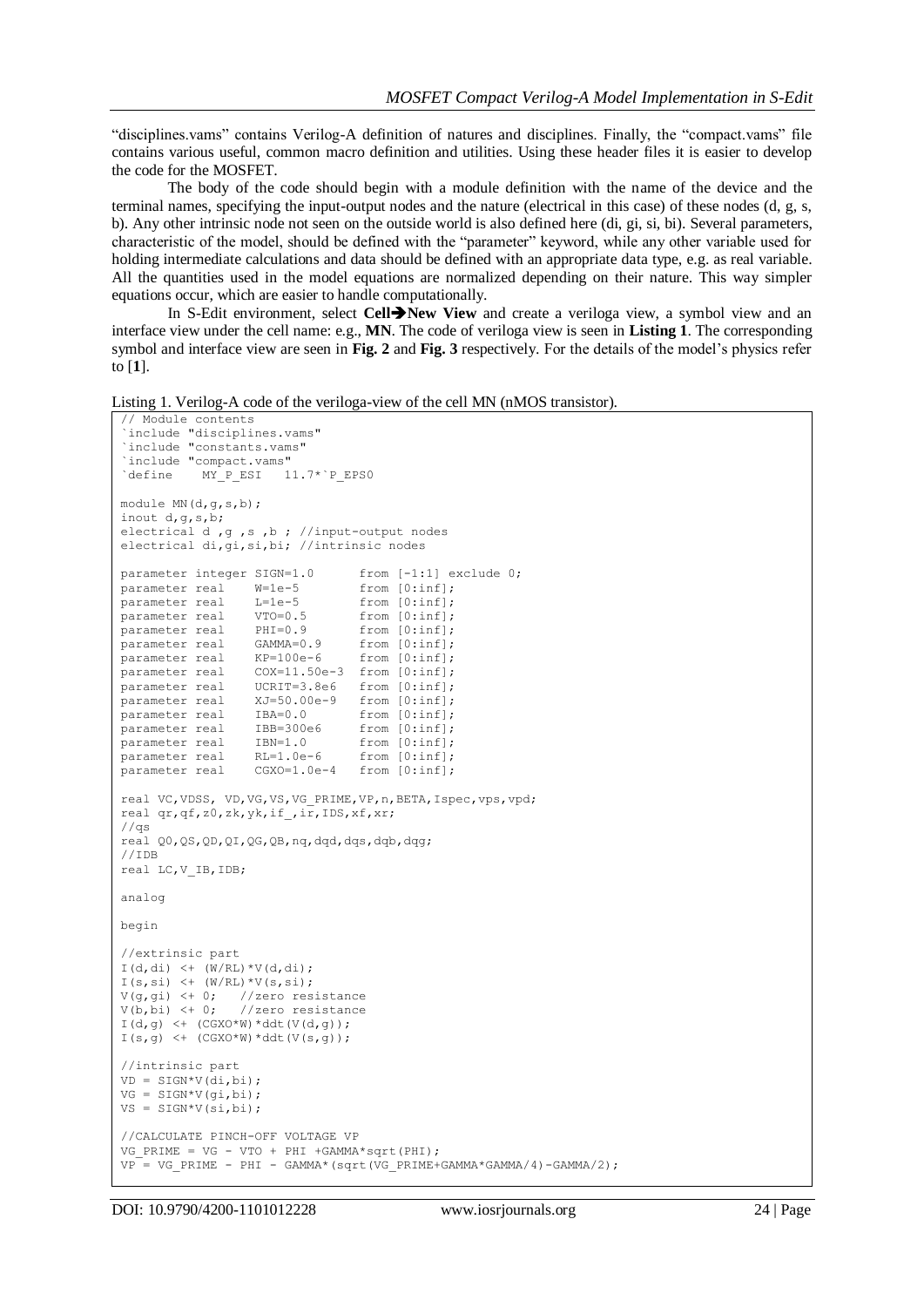```
//CALCULATE SLOPE COEFFICIENT n
n=1+GAMMA/(2.0*sqrt(PHI+VP));
//CALCULATE NORMALIZING CURRENT COEFFICIENT
BETA = KP*W/T:
Ispec = 2*n*BERTA*$vt*$vt;//CALCULATION OF FORWARD CURRENT COMPONENT (SOURCE TERMINAL) 
//INVERSION OF FUNCTION F, USING THE ITERATIVE NEWTON-RAPHSON METHOD 
vps = (VP-VS)/$vt;if (vps<-18) vps=-18; //PREVENT OPERATION WITH VERY SMALL ARGUMENTS
z0 = (vps > -0.35) ? 2/(1.3+vps-ln(vps+1.6)) : 1.55+exp(-vps);
zk = (2+z0)/(1+vps+ln(z0));
yk = (1+vps+ln(zk))/(2+zk);qf = yk;if = qf*qf+qf;//CALCULATION OF REVERSE CURRENT COMPONENT (DRAIN TERMINAL) 
//INVERSION OF FUNCTION F, USING THE ITERATIVE NEWTON-RAPHSON METHOD 
vpd = (VP-VD)/$vt;if (vpd<-20) vpd=-20; //PREVENT OPERATION WITH VERY SMALL ARGUMENTS
z0 = (vpd>-0.35) ? 2/(1.3+vpd-ln(vpd+1.6)) : 1.55+exp(-vpd);
z = (2+z0)/(1+vpd+ln(z0));yk = (1+vpd+ln(zk)) / (2+zk);\sigma r = v k;ir = qr*qr+qr;//IDS – CHANNEL CURRENT CALCULATION
IDS = Ispec * (if -ir);
// IDB-IMPACT IONIZATION CURRENT CALCULATION
//velocity saturation voltage
VC = UCRIT*L;
VDSS = VC*(sqrt(0.25+($vt*sqrt(if))/VC))-0.5);LC = sqrt(`MY P_ESI*XJ/COX);
V IB = VD - VS - IBN*2*VDSS;
i\overline{f} (V_IB>0) IDB=IDS*V_IB*exp(-IBB*LC/V_IB)*IBA/IBB;<br>else 			IDB=0:
            TDB=0:
//QUASI-STATIC BEHAVIOR
xf = sqrt(0.25 + if);
xr= sqrt(0.25+i\overline{r});nq = 1 + 0.5*GAMMA/sqrt(PHI+0.5*VP+1e-6);Q0 = 2 * nq * $vt * COX;QD= - (0.5*Q0*W*L)*( (4.0/15.0)*((3*pow(xr,3)+6*pow(xr,2)*xf+4*pow(xf,2)*xr+2*pow(xf,3))/pow(xf+xr,2)-0.5));OS= - (0.5*00*W*L)*(4.0/15.0)*((3*pow(xf,3)+6*pow(xf,2)*xr+4*pow(xr,2)*xf+2*pow(xr,3))/pow(xf+xr,2)-0.5));QI = QS+QD;QB = - GAMMA*COX*W*L*sqrt(VP+PHI) - (nq-1)*QI/nq;
// QG = - QI - QB;dqd=ddt(QB);
db=dd+O(2):
dqb=ddt(QB);
I(di,si) \leq + TDS:I(di,bi) \leq + IDB;
I(di,gi) <+ dqd;
I(si,qi) < dqs;
I(bi,ai) \leftarrow dab;
end
endmodule // MN
```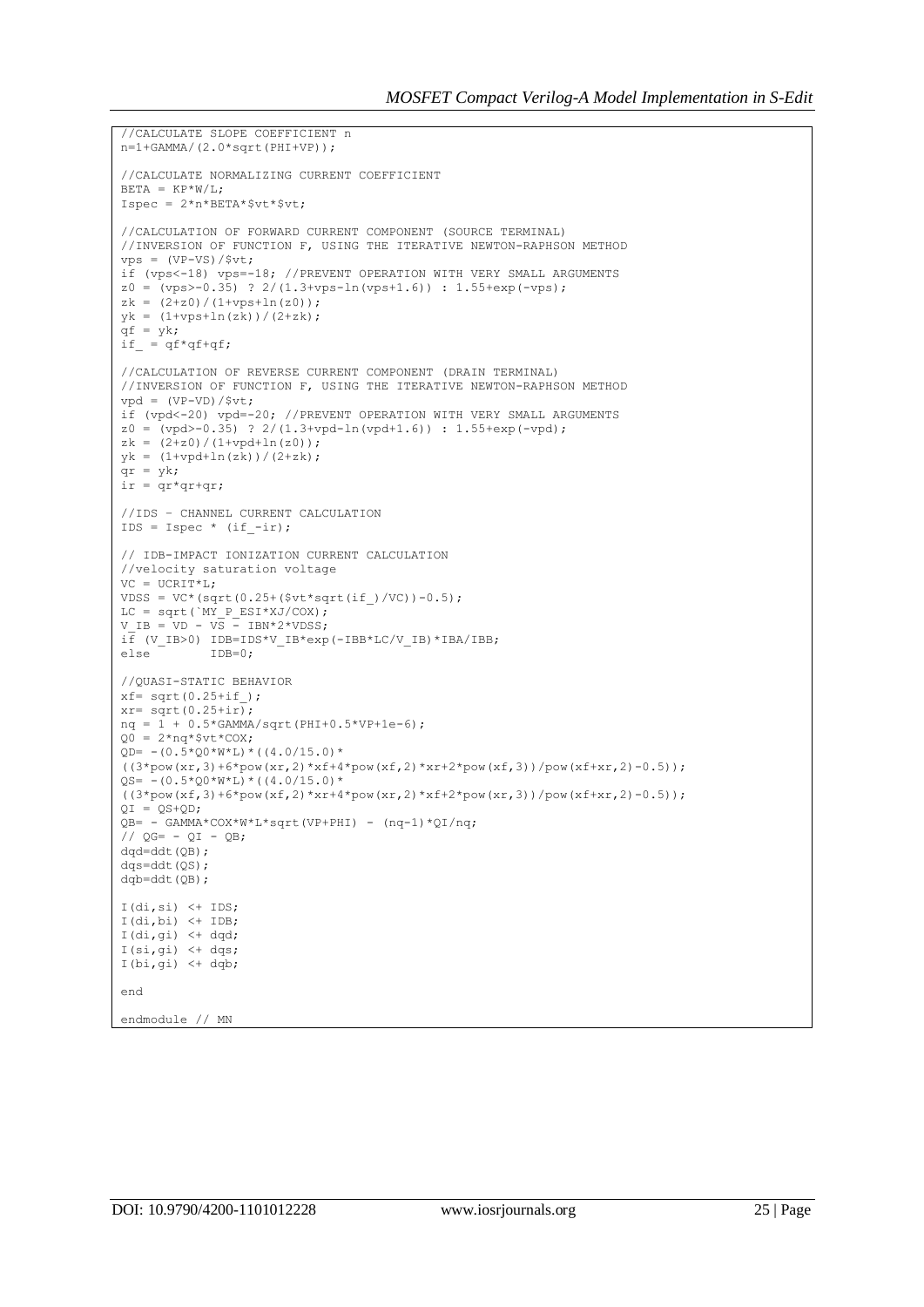

**Figure 2**. MN symbol view.

| Ports - |              |        | <b>Parameters</b> |        |              |
|---------|--------------|--------|-------------------|--------|--------------|
| Name    | Type         | Global | Name              | Type   | Default      |
| ld      | <b>InOut</b> | П      | L                 | Double | $1e-005$     |
| g       | <b>InOut</b> | □      | W                 | Double | $1e-005$     |
| s       | <b>InOut</b> | □      | CGXO              | Double | 0.0001       |
| b       | <b>InOut</b> | □      | COX               | Double | 0.0115       |
|         |              |        | <b>GAMMA</b>      | Double | 0.9          |
|         |              |        | <b>IBA</b>        | Double | $\mathbf{0}$ |
|         |              |        | <b>IBB</b>        | Double | 300000000    |
|         |              |        | <b>IBN</b>        | Double | 1            |
|         |              |        | KP                | Double | 0.0001       |
|         |              |        | PHI               | Double | 0.9          |
|         |              |        | RL                | Double | $1e-006$     |
|         |              |        | <b>SIGN</b>       | Double | 1            |
|         |              |        | <b>UCRIT</b>      | Double | 3800000      |
|         |              |        | <b>VTO</b>        | Double | 0.5          |
|         |              |        | XJ                | Double | 5e-008       |

**Figure 3.** MN interface view.

Selecting **Cell**  $\rightarrow$  **New View**  $\rightarrow$  **Schematic** opens up a schematic window where the newly created symbol **MN** can be placed along with voltage sources and an ampere-meter as shown in **Fig. 4**. In order to prepare the schematic for simulation it is important to setup the Spice options as well with the type of analysis to be performed. Pressing the "**T**" symbol on the file menu opens T-Spice and brings up the netlist of the design with all the details for the analysis (**Listing 2**).

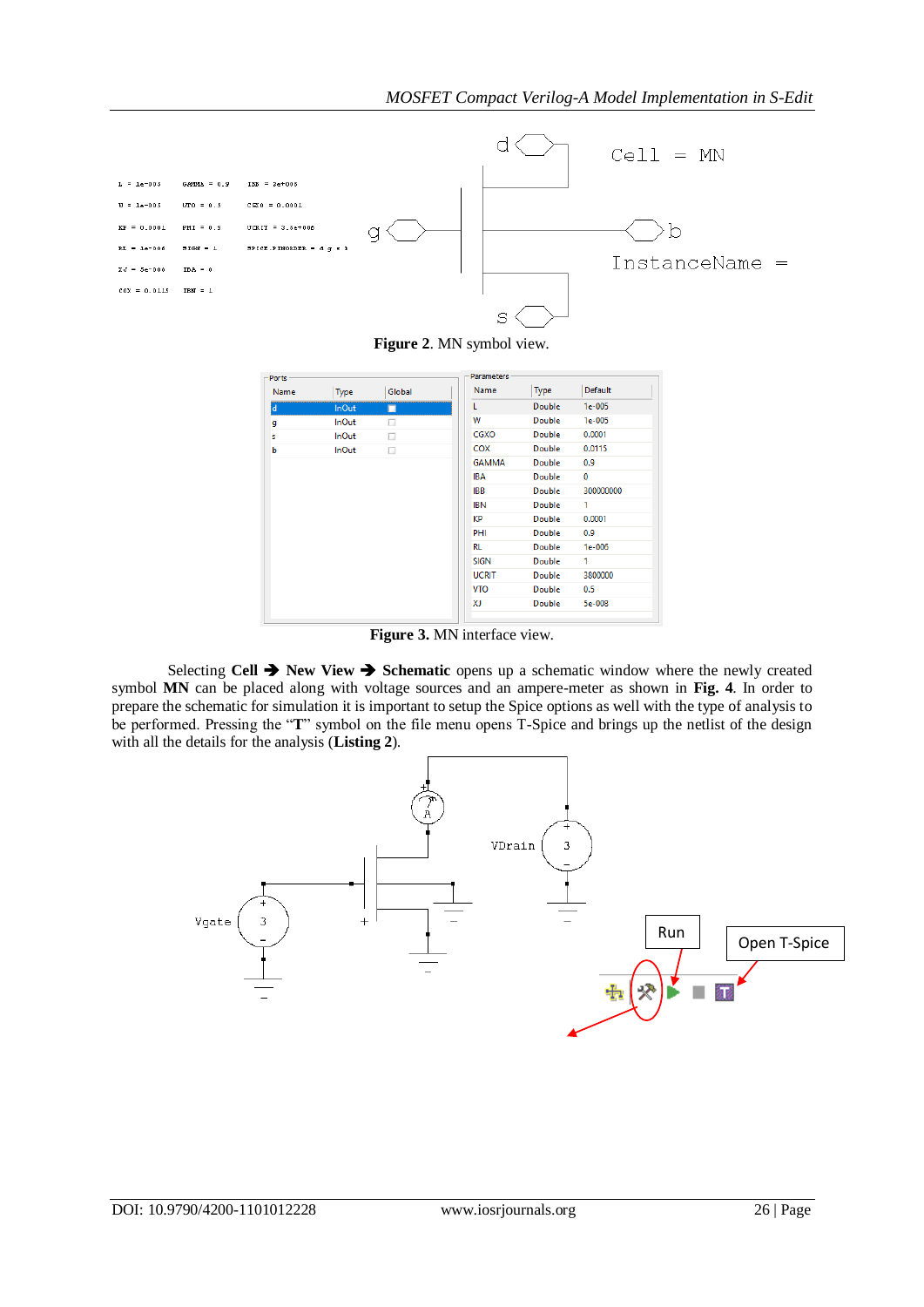Setup SPICE Simulation of cell 'MN\_DC'

| General<br>Netlisting Options<br><b>Hierarchy Priority</b><br><b>Additional SPICE Commands</b><br><b>IParameters</b><br><b>SPICE Options</b> |  | <b>DC Sweep Analysis</b>                           |               |  |  |  |
|----------------------------------------------------------------------------------------------------------------------------------------------|--|----------------------------------------------------|---------------|--|--|--|
|                                                                                                                                              |  | $\Box$ Source 1 (swept for each value of Source 2) |               |  |  |  |
|                                                                                                                                              |  | <b>Source or Parameter Name</b>                    | Wgate         |  |  |  |
|                                                                                                                                              |  | Start Value                                        | ov<br>5۷      |  |  |  |
|                                                                                                                                              |  | <b>Stop Value</b>                                  |               |  |  |  |
| DC Operating Point Analysis                                                                                                                  |  | Step                                               | 1.5           |  |  |  |
| Transient/Fourier Analysis                                                                                                                   |  | Sweep Type                                         | lin           |  |  |  |
| DC Sweep Analysis                                                                                                                            |  | $\Box$ Source 2 (swept for each value of Source 3) |               |  |  |  |
| <b>AC Analysis</b><br>Noise Analysis                                                                                                         |  | Source or Parameter Name                           | <b>Wdrain</b> |  |  |  |
| Transfer Function Analysis                                                                                                                   |  | <b>Start Value</b>                                 | ov            |  |  |  |
| Temperature Sweep                                                                                                                            |  | <b>Stop Value</b>                                  | 5۷            |  |  |  |
| Parameter Sweep                                                                                                                              |  | Step                                               | 0.1           |  |  |  |
| <b>Corner Simulations</b>                                                                                                                    |  | Sweep Type                                         | lin           |  |  |  |

**Figure 4.** MN circuit schematic view and corresponding Spice setup options.

 Command **.hdl** loads a Verilog-A module into the simulator (T-Spice), and optionally declares that the module will be used to simulate all devices of a specified type, level, and version. The command syntax [**13**] is: **.hdl** *filename [modulename [***type***=type [***level***=level [***version***=version]]]]. filename* stands for the Verilog-A file to be loaded. It must exist in the current directory or in the T-Spice Verilog-A search path. Absolute or relative path names (according to the conventions of the operating system) can be used. If the referenced filename or path contains a space, enclose the entire path in single or double quotation marks. *modulename* is the name of a specific module within the file. Only this one module will be loaded into the simulator, and other modules within the file will be ignored. *type* is the type of devices that will use this module. *level* is the level number of the models that will use this module. *version* is the version number of the models that will use this module.

When the type, level, and version parameters are used in the **.hdl** command, T-Spice will use the Verilog-A module as the modeling code for all matching devices, i.e. devices of the specified type which reference a .model of the specified level and version. This capability may be used to either introduce new model levels and versions into T-Spice, or to replace the existing built-in T-Spice models with user defined.

The device type keyword is limited to the following: C or capacitor for capacitors, D or diode for diodes, J of jfet for JFETS, R or resistor for resistors, M or mosfet for MOSFETs, Q or bipolar for BJTs, and Z or mesfet for MESFETs. Example: .hdl bsim3v.34.va bsim3 type=mosfet level=49 version =3.4. This example demonstrates how a Verilog-A module can be used instead of the built-in device evaluation code. In this case, a Verilog-A representation of the BSIM3 model will be used instead of T-Spice's internal BSIM3 analysis code for those MOSFETs which reference a model that is level 49 and version 3.4. If the level or version is not specified or has a value of zero, then all levels and versions will be matched and simulated using the Verilog-A module.

**Listing 2** shows the example of loading the above developed MOSFET model into a SPICE deck using the **.hdl** command and simulating the device in order to obtain its IV characteristic. Executing the Spice code, brings up the W-Edit window where the simulation results are presented as seen in **Fig. 5**. The familial IV curves of the MOSFET are produced.

Listing 2.

```
********* Simulation Settings - General Section *********
.option tnom=27
*************** Subcircuits *****************
.hdl MN.va
***** Top Level *****
XMN1 N_1 N_3 Gnd Gnd MN 
+CGXO=100u COX=11.5m GAMMA=900m IBA=0 IBB=300X 
+IBN=1 KP=100u L=10u PHI=900m RL=1u SIGN=1 UCRIT=3.8X VTO=500m 
+W=10u XJ=50n 
VVDrain N_2 Gnd DC 3 
VVgate N_3 Gnd DC 3 
VAm1 N_2 N_1 0v
.PRINT I(VAm1)
```